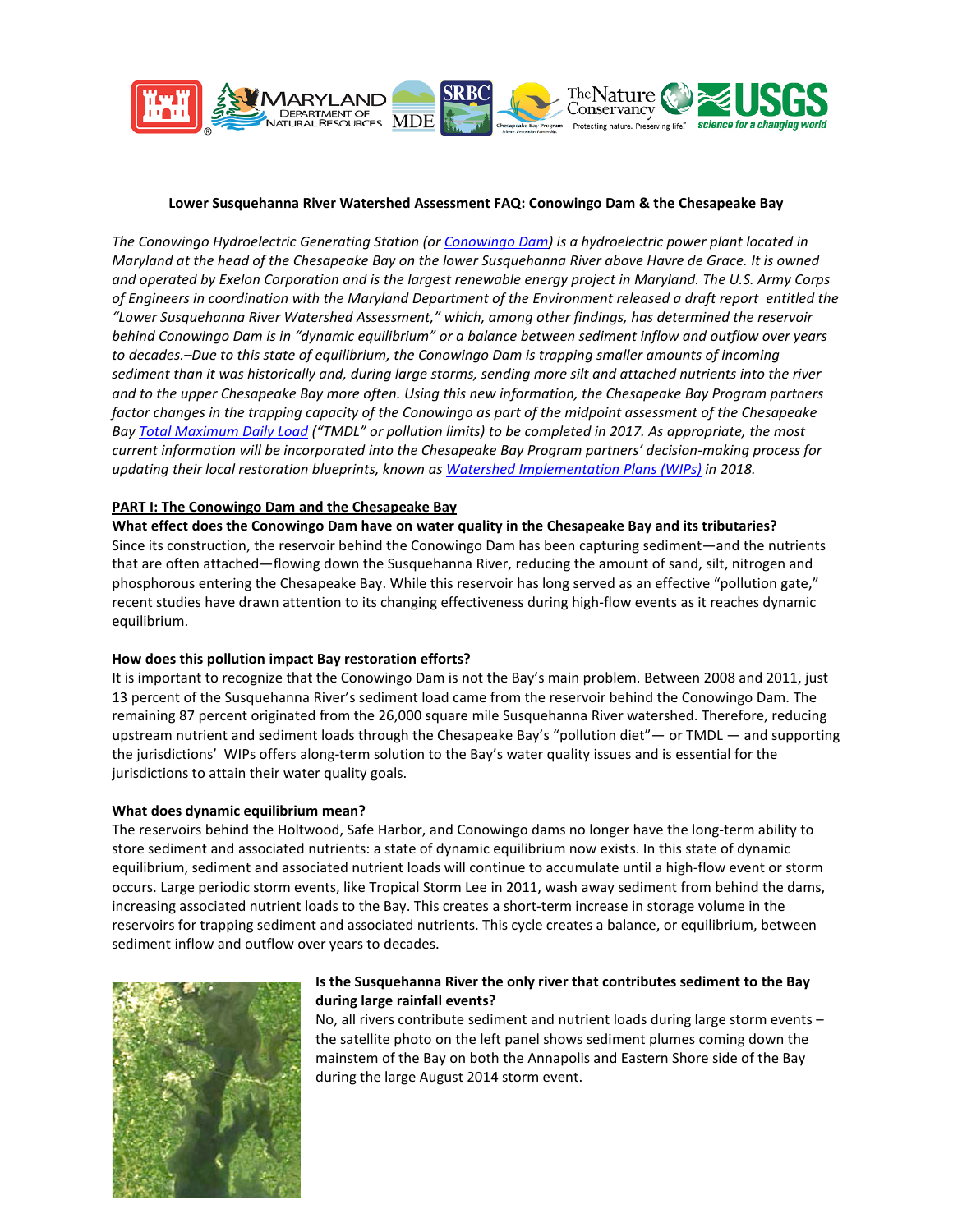### **Wouldn't it make sense to remove the sediments from behind the dam to improve the trapping efficiency and reduce the impacts of scour?**

The LSRWA team identified and evaluated 38 sediment management strategies, including large-scale dredging, dam operation modifications, etc. Sediment removal yields minimal short-lived water quality improvements due to the constant deposition of sediment and associated nutrients that come from the watershed. Long-term, large volumes of sediment are depositing annually. Therefore, the net removal of sediments out of the reservoirs via dredging is reduced because part of the operation would simply be keeping up with deposition. Additionally, water quality improvements are reduced due to the majority of sediment loads coming from the watershed during highflow events. Results of this study suggest that management opportunities in the watershed that reduce nutrient delivery to the Bay- as opposed to sediment only- are likely more effective at reducing impacts to water quality, low dissolved oxygen, and aquatic life from high-flow events.

### **What sediment management recommendations are provided in the Lower Susquehanna River Watershed Assessment report?**

While increasing or recovering storage volume of reservoirs via dredging or other methods is possible, the report concluded that the Chesapeake Bay ecosystem benefits are minimal and short-lived, and the costs are high. The benefits are short lived due to the constant deposition of sediment and associated nutrients that originate throughout the Susquehanna River watershed in this very active system, as well as the unpredictable nature of storms (i.e., it is impossible to reduce all impacts from all storm events and it is unknown exactly when the next storm will occur as well as the magnitude of that storm). Even with increased storage volume as a result of dredging, scour events would still occur, and sediment and associated nutrients would still be mobilized during these events.

Another conclusion from the report is that the primary impact to living resources in Chesapeake Bay was from nutrients contained in the sediments and not the sediment itself. Further study on this is warranted to determine appropriate and cost effective management strategies. The report suggested that management opportunities in the Chesapeake Bay watershed to reduce nutrient delivery are likely to be more effective than sediment reduction opportunities at reducing impacts to the Chesapeake Bay water quality and aquatic life from scour events, but these management opportunities were not investigated in detail during this assessment. The importance of nutrient load impacts from the lower Susquehanna River reservoirs is a finding that indicates that nutrient management and mitigation options would be more effective and provide more management flexibility than sediment management.

## **From a cost to benefit perspective, how does addressing nutrients at their source, like implementing nutrient management best practices on farm lands, improving sewage treatment, and reducing stormwater runoff compare with taking action behind the dam?**

Prevention of pollution is almost always more cost effective and efficient than restoring an impaired water body like the Bay or addressing legacy sediments. If you do not address the problem at its source, you will have to continue to remediate, increasing your costs, which is why we are dealing with this issue today.

#### **What effect does improving local water quality have on the overall Bay water quality?**

The key to restoring the Bay and its tributaries lies in reducing pollution from sources located in all of the Bay's watersheds – following the jurisdictions' Watershed Implementation Plans. Over time, as the Bay watershed is cleaned up, storms will have less impact and the Bay will be healthier and more resilient. Local water quality improvement will eventually provide better water quality and habitat for the Bay as all water flows downstream. We are continuing to see improvement upstream in areas such as the tidal fresh Potomac and the upper Patuxent rivers, where nutrient concentrations and underwater grasses have been improving due to nutrient reduction strategies, such as upgrades to Wastewater Treatment Plants, and use of best management practices on farms. We cannot restore the Bay if we do not also improve our local water quality. The LSRWA draft report indicates that approximately 70 to 80 percent of sediment that flows into the Chesapeake Bay from the Susquehanna River during a major storm event is from the upstream watershed. Upstream sources include runoff from land, floodplain, streams and sediment from behind Holtwood and Safe Harbor dams. Approximately 20 to 30 percent of sediment is from material stored behind Conowingo Dam.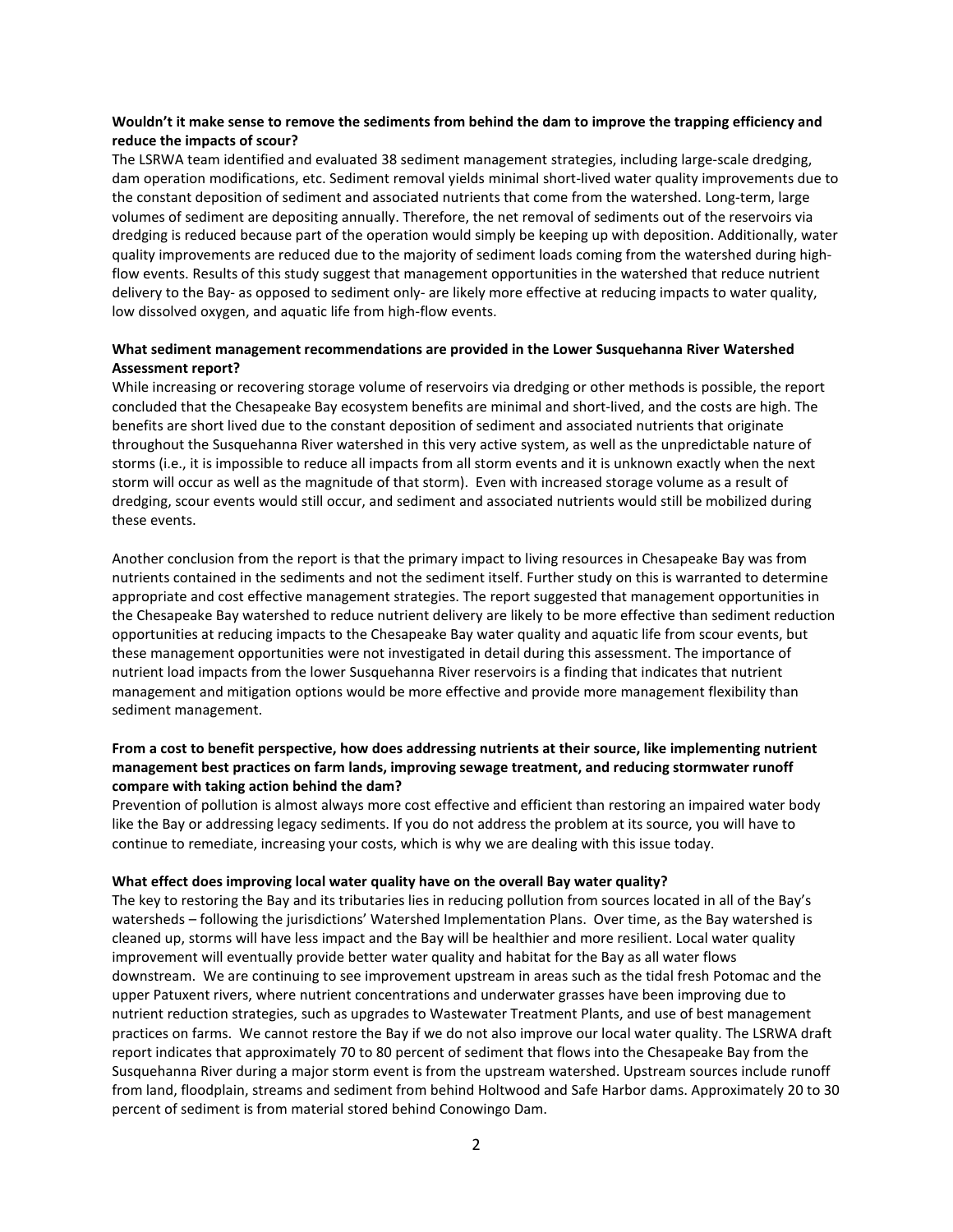# **Are all states doing their part? What mechanisms are in place to ensure that everyone is pulling their weight?**

All Bay watershed states are required under the EPA's Clean Water Act Chesapeake Bay TMDL to meet their targeted nutrient and sediment load allocations by the year 2025. The Bay TMDL requires reasonable assurance that all states can meet their load allocations and most importantly incorporates accountability through 2-year milestone commitments by the states and EPA's evaluation of progress towards those milestones. Federal consequences have been identified for states not making adequate progress.

## **What would happen to Bay water quality if the Dam, and the other dams upstream, were removed?**

If the dams were not there:

- Millions of tons of sediment have been trapped behind the dams. These legacy sediments and associated nutrients stored in the reservoirs would be eroded and carried downstream by flood events of all sizes.
- During lower flow periods, the three reservoirs act as sediment traps and aid in the health of the Bay until the next high-flow event or storm occurs.
- The river would continue to carry sediment to the Bay from throughout the watershed, including coarse grain sediments that can provide good fish habitat.
- Fish passage would not be an issue, allowing migratory fish (American shad, river herring and American eels) to swim upstream and spawn.
- If the dams were breeched or removed, there would be less trapping of phosphorus and sediment during lower flows and scour of the legacy sediments and associated nutrients during the higher flows would continue to occur until the sediments and associated nutrients had been removed. This would take many years.

### **PART II: The LSWRA Report**

**What did the report conclude?**

- Finding #1: Conditions in the Lower Susquehanna reservoir system are different than previously understood. The reservoirs behind the Holtwood, Safe Harbor, and Conowingo dams no longer have the long-term ability to store sediment and associated nutrients: a state of dynamic equilibrium now exists. In this state of dynamic equilibrium, large periodic storm events that occur on average every four to five years wash away sediment from behind the dams, increasing associated nutrient loads to the Bay. This creates a short-term increase in storage volume in the reservoirs for trapping sediment and associated nutrients. This cycle creates a balance, or equilibrium, between sediment inflow and outflow over years to decades.
- Finding #2: The loss of long-term sediment trapping capacity is causing impacts to the health of the Chesapeake Bay ecosystem. Because the reservoirs are in dynamic equilibrium, they are trapping smaller amounts of incoming sediment than they were historically and, during large storms, sending more silt and attached nutrients into the river and to the upper Chesapeake Bay more often. The nutrients that enter the river upstream and attach to particles of sediment are a bigger threat to water quality than sediment alone. The water clarity effects of sediment essentially decline once the particles settle; however, nutrient pollution has a lingering effect that leads to algae blooms and dead zones that have the potential to suffocate and stress marine life. Additional nutrient loadings associated with changed conditions in the lower Susquehanna River system may result in not being able to meet jurisdictions' Chesapeake Bay water quality standards, even with full implementation of Watershed Implementation Plans in some of the Bay's deeper northern waters.
- Finding #3: Sources upstream of Conowingo Dam deliver more sediment and nutrients, and therefore, have more impact on the upper Chesapeake Bay ecosystem, than do the scoured sediment and associated nutrients from the reservoir behind Conowingo Dam. The Susquehanna River watershed, not the Conowingo Reservoir, is the principal source of impact on the upper Chesapeake Bay – this includes runoff from land, floodplain, streams and sediment from behind Holtwood and Safe Harbor dams. Large storm events will continue to contribute sediment from the watershed to the Bay and impact its health.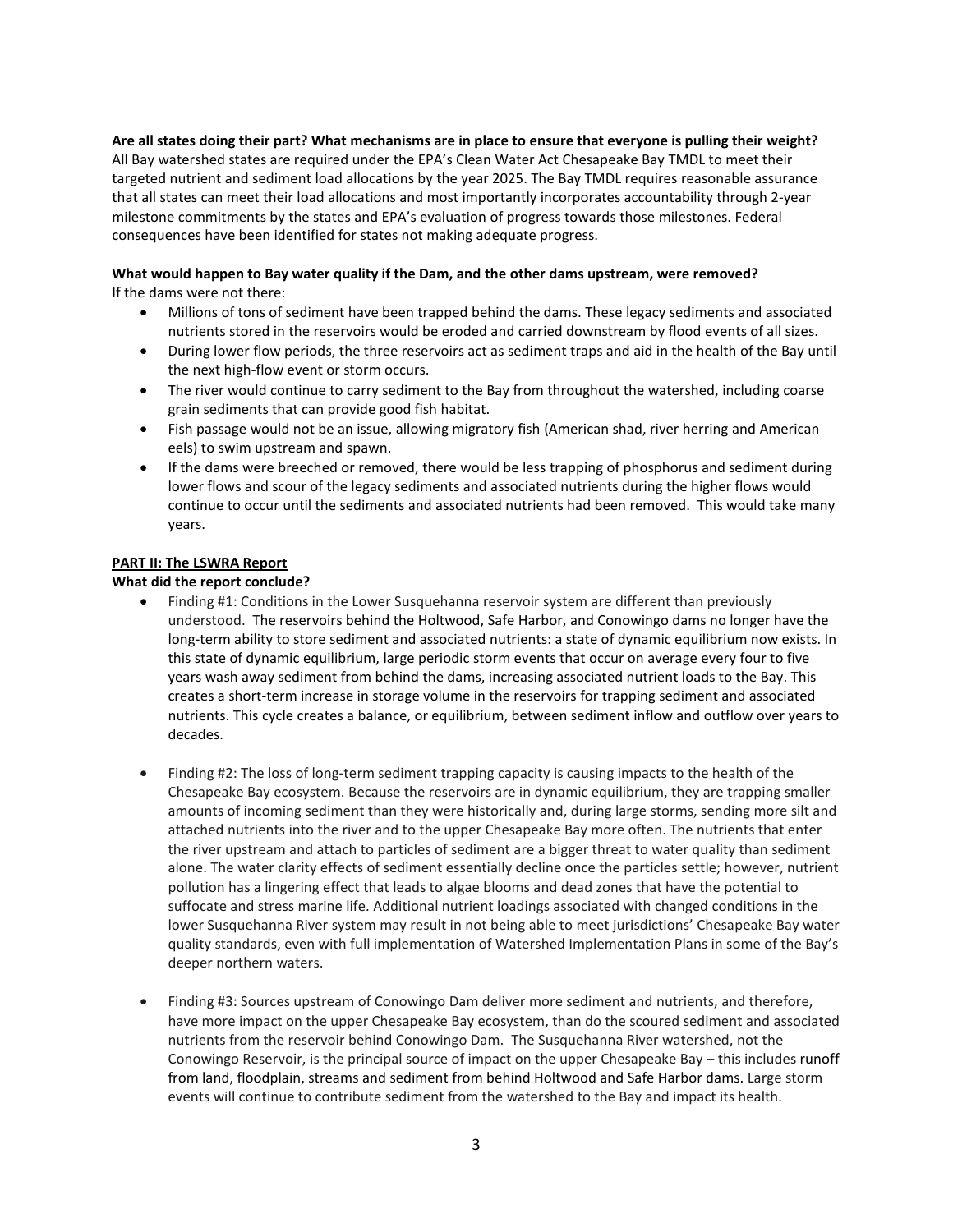• Finding #4: Modeling results indicate that managing sediment through strategies like large-scale dredging, bypassing and dam operational changes, by themselves, do not provide sufficient benefits to offset the adverse impacts to upper Chesapeake Bay water quality from the loss of the ability to trap sediment and nutrients in the long-term. Long-term, large volumes of sediment are depositing annually. Therefore, the net removal of sediments out the reservoirs via dredging is reduced because part of the operation would simply be keeping up with deposition. Additionally, water quality improvements are reduced due to the majority of sediment loads coming from the watershed during high-flow events. Strategies to reduce sediment in the Susquehanna River watershed beyond what is required in the jurisdictions' WIPs are likely limited in their ability to improve upper Chesapeake Bay water quality. Strategies focused on reducing nutrients, as opposed to sediments, are likely more effective at addressing impacts to Chesapeake Bay water quality and aquatic life.

#### **How was the assessment conducted?**

For the assessment, inter-agency experts used the best modeling tools available in order to understand the complex relationship between river flow and sediment and ecological resources in the lower Susquehanna River watershed and upper Chesapeake Bay. The entire draft assessment report had multiple peer reviews by Federal and State agencies, stakeholder groups and the Chesapeake Bay Program Scientific Technical Advisory Committee (STAC). STAC review was a thorough scientific review of the report by an assembled team of 11 professionals with backgrounds in resource economics, and watershed, riverine, and estuarine processes. STAC supported the report conclusions and recommendations. (See Draft Report Appendix I-7 for full STAC review.)

#### **Who was involved in conducting the analysis?**

The LSRWA inter-agency team of experts is led by federal sponsor the U.S. Army Corps of Engineers, along with non-federal sponsor the Maryland Department of the Environment. The team is also comprised of the Corps' Engineering Research and Development Center, U.S. Geological Survey, Susquehanna River Basin Commission, Nature Conservancy, U.S. Environmental Protection Agency – Chesapeake Bay Program Office, the Maryland Department of Natural Resources, and the Maryland Geological Survey.

#### **What areas were included in the assessment?**

The study area consists of the Lower Susquehanna River Watershed from Sunbury, Pennsylvania, to the confluence with the Chesapeake Bay and includes the Holtwood, Safe Harbor, and Conowingo hydroelectric dams located on the lower Susquehanna River. Much of the modeling efforts in the LSRWA were focused on the Conowingo Dam, as this is the largest dam and reservoir closest to the Chesapeake Bay and was understood to have remaining capacity left to trap sediment.

#### **Part III: Next Steps**

#### **What happens now?**

After the public comment period closes and any relevant changes are made to the assessment, this report will be revised as necessary and released in its final version. The report is anticipated for release in summer 2015 and intends to better inform decision makers and stakeholders undertaking efforts to restore the Chesapeake Bay.

This assessment indicates that the additional nutrient loadings associated with changed conditions in the lower Susquehanna River system may result in of the failure to meet jurisdictions' Chesapeake Bay water quality standards, even with full implementation of the jurisdictions' watershed implementation plans. The Chesapeake Bay TMDL was designed by the CBP Partnership to collect and integrate new information through a planned 2017 mid-point assessment of the Bay TMDL. This assessment will serve as an important part of the information needed to adapt the strategies to meet the Chesapeake Bay TMDL.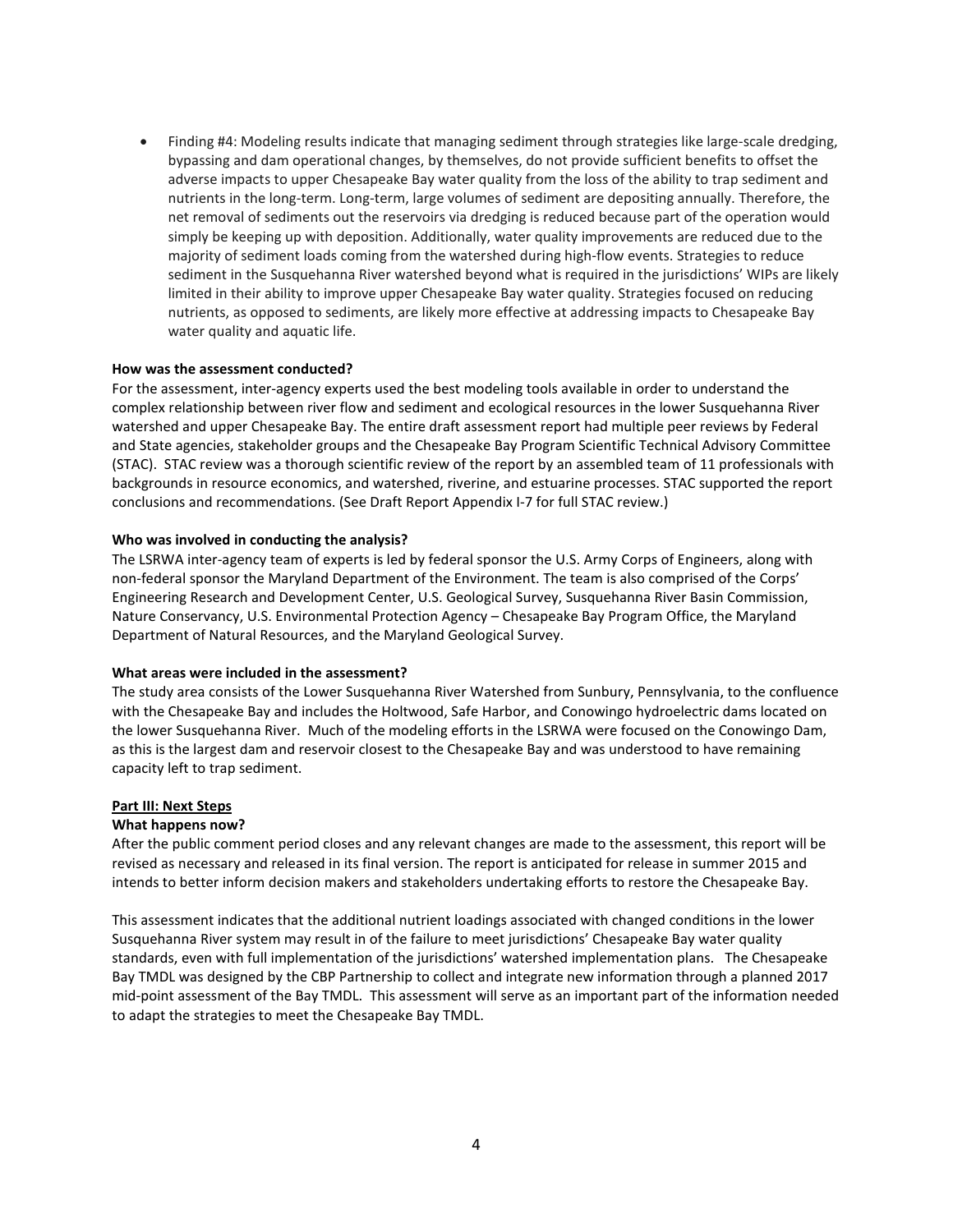## **What is being done to understand the effects of Conowingo Dam on water quality in the Chesapeake Bay and its tributaries and examine options to address the effects?**

The LSWRA report analyzed the movement of sediment and associated nutrient loads within the lower Susquehanna River watershed, including the reservoir at the Conowingo Dam, with the use of current scientific information and the best available modeling tools. The report recommends that we conduct enhanced monitoring in the Lower Susquehanna River. We are implementing this monitoring over the next two years, for both storm event water quality and sediment, on the lower Susquehanna River proper, four additional tributaries that flow into Conowingo Reservoir, and the upper Chesapeake Bay where sediment and nutrients are deposited during high flow events. We have also implemented continuous monitoring below the Dam and have plans for above the Conowingo Reservoir. Multiple sediment samples will be taken in the Reservoir and in the upper Chesapeake Bay to assess the sediment and nutrient content of the material and its potential impact to Bay water quality. All data collected as part of the enhanced monitoring will be used to inform the Bay TMDL 2017 Mid Point Assessment.

### **What are the future needs or recommendations outlined in the report?**

- 1. Before 2017, quantify the full impact on Chesapeake Bay water quality and living resources based on our new understanding that the Conowingo Dam and its reservoir, along with the two other dams in the lower Susquehanna River watershed, are not trapping and storing sediment and associated nutrients in the long term.
- 2. U.S. EPA and their seven Chesapeake Bay watershed jurisdictional partners should integrate findings from the LSRWA into their ongoing analyses and development of their Phase 3 watershed implementation plans as part of the Chesapeake Bay TMDL 2017 mid-point assessment.
- 3. Develop and implement management options that offset impacts to the upper Chesapeake Bay ecosystem from increased sediment-associated nutrient loads due to changed conditions in the lower Susquehanna River's three dams and reservoirs.
- 4. Commit to enhanced long-term monitoring and analysis of sediment and nutrient processes in the lower Susquehanna River and upper Chesapeake Bay to promote adaptive management into the future.

### **How will this information inform the Federal Energy Regulatory Commission's (FERC) 401 certification for the Dam?**

The information from the enhanced monitoring, analysis and modeling efforts will be integrated into the Chesapeake Bay Program Partnership's models, which will be used to inform the Chesapeake Bay TMDL 2017 midpoint assessment and will provide a more robust accounting of the Dam's impacts on meeting the states' Chesapeake Bay water quality standards.

## **Will Maryland insist that FERC take into consideration the changing condition of the Dam and its future impact on water quality during its relicensing process?**

Maryland has authority under section 401 of the Clean Water Act to issue a water quality certification, ensuring that the Conowingo Dam relicensing process will meet the state's water quality standards. If Maryland does not grant the applicant's Water Quality Certification, FERC cannot issue a permanent long-term license to operate the facility.

#### **How does this study's findings relate to the Conowingo Dam relicensing and Water Quality Certification?**

In addition to FERC's requirements, a license for continued operation of Conowingo Dam cannot be granted to Exelon without a section 401 water quality certification from the State of Maryland. The Maryland Department of the Environment (MDE) is the agency with authority to approve or deny section 401 certifications. Issuance of a certification is contingent upon the applicant demonstrating to MDE that the proposed project will comply with State water quality standards. Exelon filed its 401 WQC Application on January 31, 2014. In November 2014, MDE issued public notice of the application, solicited public comments and scheduled a public hearing. At that time, MDE stated its intent to deny the application due to insufficient information provided by the applicant regarding the impacts of the activity on State water quality standards.